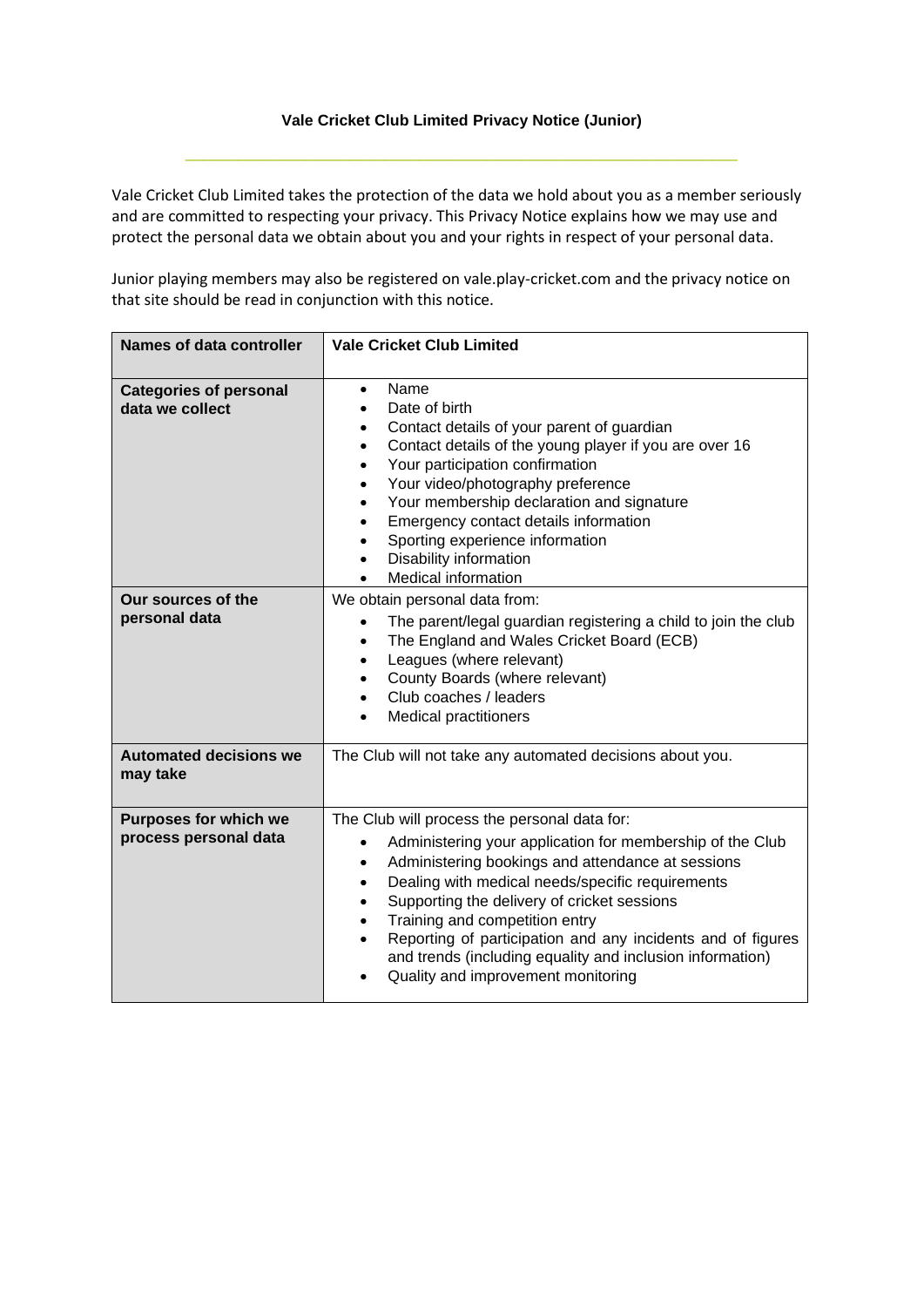| Who we will disclose your<br>personal data to<br>[Club to amend to add<br>any additional discloses] | For members under the age of 16 the parent of guardians<br>information will be shared, on reaching 16 the players personal<br>data may also be shared so:<br>Leagues where you have been nominated for / agree to play<br>for a League<br>The ECB where you are registered for or express an interest<br>$\bullet$<br>in an ECB programme<br>The County Cricket Board that supports the local Cricket<br>$\bullet$<br>Club whose programmes you have registered for<br>Coaches and junior co-ordinators for administrating training<br>sessions<br>Volunteers who work at cricket clubs/venues to support the<br>delivery of sessions.<br>The County Cricket Board that supports the local Cricket<br>Club whose programmes you have registered for |
|-----------------------------------------------------------------------------------------------------|-----------------------------------------------------------------------------------------------------------------------------------------------------------------------------------------------------------------------------------------------------------------------------------------------------------------------------------------------------------------------------------------------------------------------------------------------------------------------------------------------------------------------------------------------------------------------------------------------------------------------------------------------------------------------------------------------------------------------------------------------------|
| <b>Legal basis for</b><br>processing your personal<br>data                                          | The legal basis for the collection and processing of your personal<br>data is:<br>• for administration and programme delivery: that it is<br>necessary to fulfil the contract that you are going to enter into or<br>have entered into with us<br>for dealing with medical needs: that you have given your<br>$\bullet$<br>explicit consent or in the child's vital interests.<br>in all other cases: that it is necessary for our legitimate interests<br>which are to build a programme to encourage participation in<br>cricket and does not prejudice or harm rights and freedoms of<br>parents / guardians or the children that join the programme.                                                                                            |
| Your right to withdraw<br>consent                                                                   | Where you have given your consent to any processing of personal<br>data, you have the right to withdraw that consent at any time. If you<br>do, it will not affect the lawfulness of any processing for which we had<br>consent prior to your withdrawing it.                                                                                                                                                                                                                                                                                                                                                                                                                                                                                       |
| <b>Location of your personal</b><br>data                                                            | The Club will keep your personal data within the European Economic<br>Area.                                                                                                                                                                                                                                                                                                                                                                                                                                                                                                                                                                                                                                                                         |
| How long we will keep<br>your personal data for                                                     | We will not retain your personal data for longer than is reasonable<br>and necessary for the purposes for which it was collected. We shall<br>retain your personal data for such time as you are registered with<br>Vale Cricket Club Limited as a member.<br>2 years after you cease to be a member of Vale Cricket Club Limited<br>or play an active part in Vale Cricket Club Limited, we shall delete<br>your data excepting that needed to keep historical scorecard and<br>statistical records                                                                                                                                                                                                                                                |
| Your rights in respect of<br>your personal data                                                     | You have the right of access to your personal data and, in some<br>cases, to require us to restrict, erase or rectify it or to object to our<br>processing it, and the right of data portability.                                                                                                                                                                                                                                                                                                                                                                                                                                                                                                                                                   |
| <b>Our contact details</b>                                                                          | <b>Vale Cricket Club Limited</b><br>mail.<br>d.lewis569@btinternet.com<br>email.<br>phone.<br>01656 881770<br>website.<br>www.valecc.co.uk<br>vale.play-cricket.co.uk                                                                                                                                                                                                                                                                                                                                                                                                                                                                                                                                                                               |